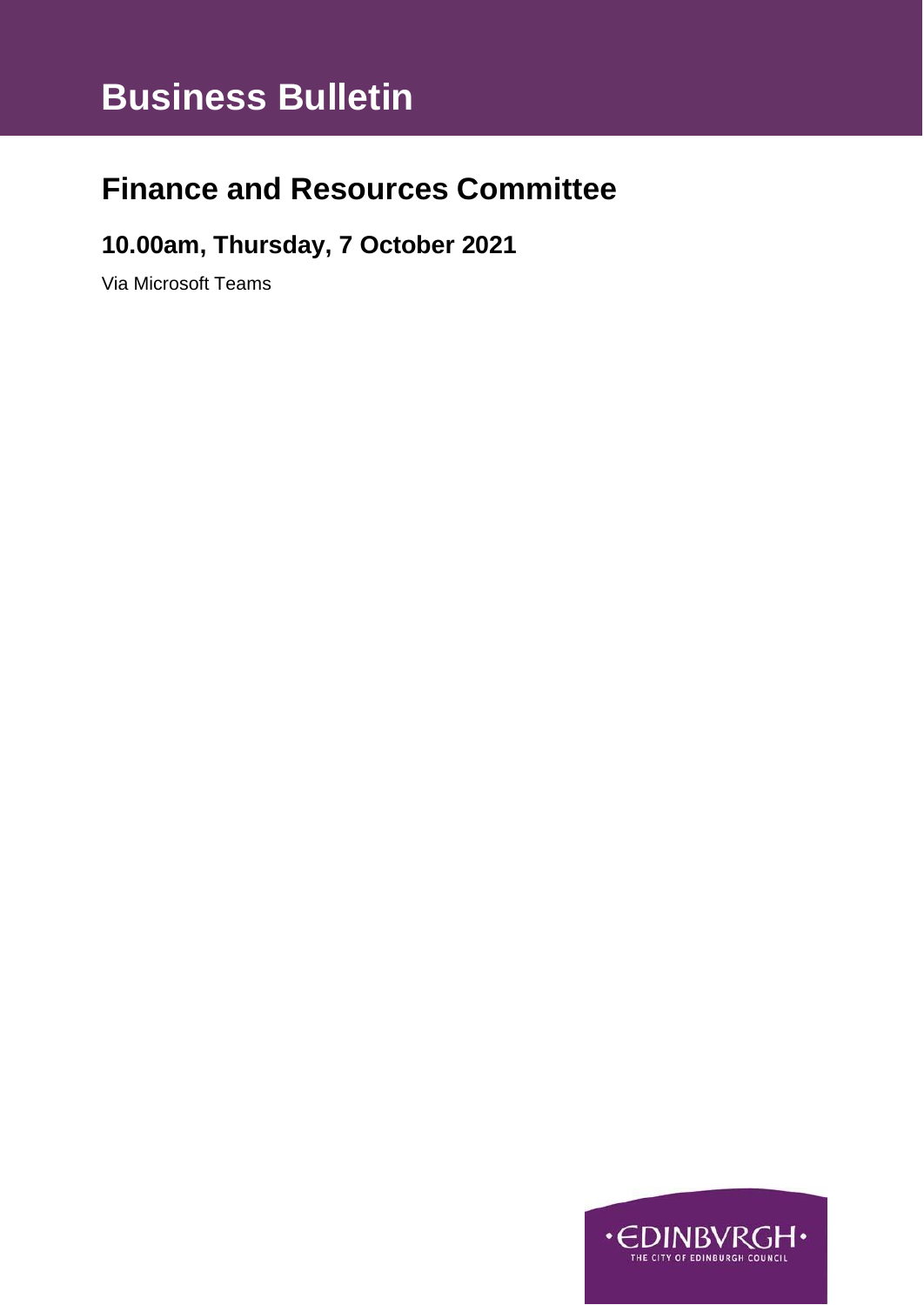# **Finance and Resources Committee**

### **Convener:**

**Convener:** Convener Councillor Rob Munn



Vice-Convener Councillor Joan Griffiths



### **Members: Contact:**

Councillor Chas Booth Councillor Graeme Bruce Councillor Gavin Corbett Councillor George Gordon Councillor Graham Hutchison Councillor Andrew Johnston Councillor Alasdair Rankin Councillor Neil Ross Councillor Mandy Watt

[Rachel](mailto:Blair.Ritchie@edinburgh.gov.uk) Gentleman Committee Services [rachel.gentleman@edinb](mailto:rachel.gentleman@edinburgh.gov.uk) [urgh.gov.uk](mailto:rachel.gentleman@edinburgh.gov.uk) 0131 529 4107

Sarah Stirling Committee Services [sarah.stirling@edinburgh](mailto:sarah.stirling@edinburgh.gov.uk) [.gov.uk](mailto:sarah.stirling@edinburgh.gov.uk) 0131 529 3009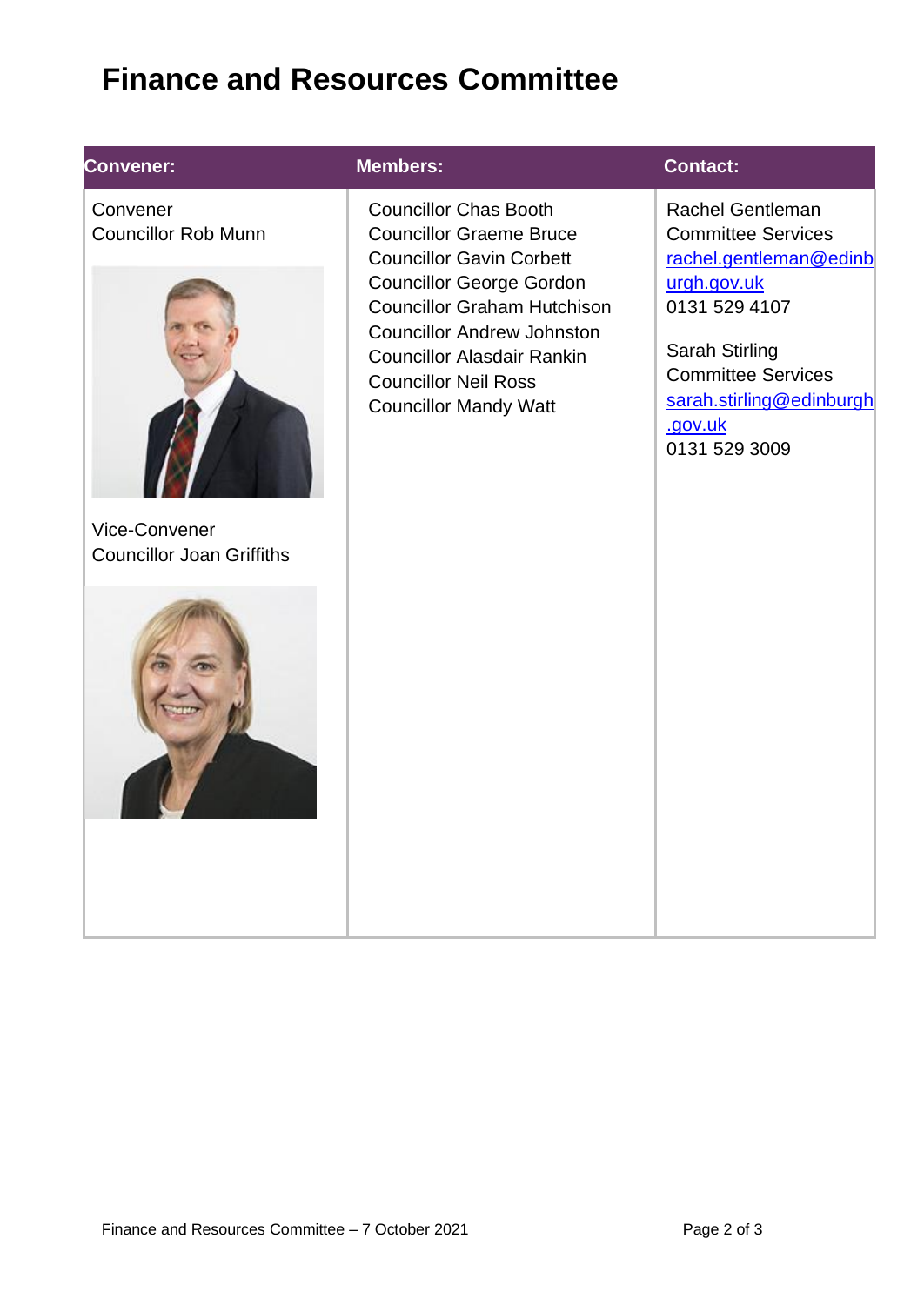| <b>Recent News</b>                                                                                                                                                                                                                                                                                                                                                                                                                                                                                                                                                                                                                                                                                                                                                                                                                                                                                                                                                                                                                                                                                                                                                                                                                                                                                                                                                | <b>Background</b> | <b>Contact</b>                                                                             |
|-------------------------------------------------------------------------------------------------------------------------------------------------------------------------------------------------------------------------------------------------------------------------------------------------------------------------------------------------------------------------------------------------------------------------------------------------------------------------------------------------------------------------------------------------------------------------------------------------------------------------------------------------------------------------------------------------------------------------------------------------------------------------------------------------------------------------------------------------------------------------------------------------------------------------------------------------------------------------------------------------------------------------------------------------------------------------------------------------------------------------------------------------------------------------------------------------------------------------------------------------------------------------------------------------------------------------------------------------------------------|-------------------|--------------------------------------------------------------------------------------------|
| <b>Community Asset Transfers - Annual Report</b><br>Under Section 95 of the Community Empowerment<br>(Scotland) Act 2015, the Council must publish an annual<br>return by 30 June, specifying certain Community Asset<br>Transfer (CAT) activity and the steps taken to promote<br>CAT with community bodies from 1 April 2020 to 31<br>March 2021. The report has been published on the<br>Council website.<br>The report only includes requests that have been<br>considered by a Stage 2 panel (sustainable business<br>case). In addition to the requests formally reported, we<br>also dealt with the following during the reporting period:<br>$\bullet$ 28 initial enquiries – most were requests requiring<br>research and informal meetings with potential<br>applicants;<br>• Four Stage 1 panels – convened to assess<br>expressions of interest and to allow successful<br>requests to proceed towards Stage 2; and<br>• 11 live cases which are currently being considered,<br>with the majority preparing their sustainable<br>business cases for a Stage 2 panel submission.<br>As noted in the report, a range of activities to promote<br>and support CAT by community bodies have been<br>undertaken and have been well received. We continue to<br>provide support and guidance to community groups,<br>council officials and elected members. |                   | <b>Lesley Turner,</b><br><b>Operational Estate</b><br>Manager<br>Tel: 0131 529 5954        |
| King's Theatre - Lease Extension<br>On 12 August 2021, Finance and Resources Committee,<br>approved a 50 year lease extension with break clauses<br>at five year intervals at the request of the tenant and it<br>was proposed to complete the lease on this basis.<br>Following the committee meeting, the tenant has met<br>with National Lottery Heritage Fund to discuss their grant<br>application and has been advised that, as a condition of<br>funding, the proposed lease extension should not<br>contain any break clauses. The tenant does not want to<br>lose the funding opportunity and has requested that the<br>lease is concluded without break clauses.<br>From an estate management perspective, there is an<br>advantage on the removal of the breaks which is                                                                                                                                                                                                                                                                                                                                                                                                                                                                                                                                                                               |                   | <b>Graeme</b><br>McGartland,<br><b>Investments Senior</b><br>Manager<br>Tel: 0131 529 5956 |